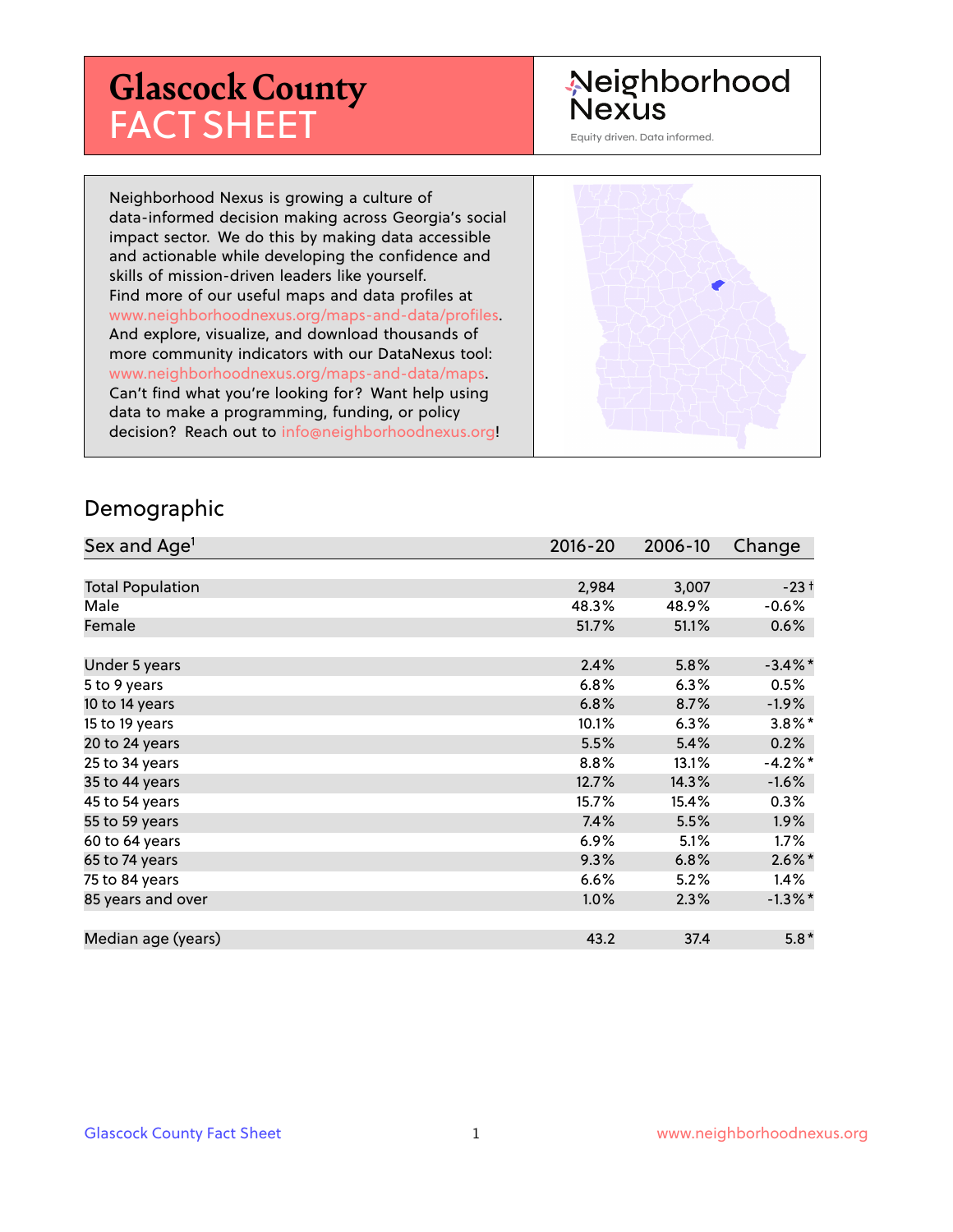# Demographic, continued...

| Race <sup>2</sup>                                            | $2016 - 20$ | 2006-10 | Change     |
|--------------------------------------------------------------|-------------|---------|------------|
| <b>Total population</b>                                      | 2,984       | 3,007   | $-23+$     |
| One race                                                     | 99.1%       | 98.1%   | 1.0%       |
| White                                                        | 88.9%       | 89.3%   | $-0.5%$    |
| <b>Black or African American</b>                             | 9.7%        | 8.8%    | 0.9%       |
| American Indian and Alaska Native                            | 0.5%        | 0.0%    | 0.5%       |
| Asian                                                        | 0.0%        | 0.0%    | 0.0%       |
| Native Hawaiian and Other Pacific Islander                   | 0.0%        | 0.0%    | 0.0%       |
| Some other race                                              | 0.0%        | 0.0%    | 0.0%       |
| Two or more races                                            | 0.9%        | 1.9%    | $-1.0%$    |
| Race alone or in combination with other race(s) <sup>3</sup> | $2016 - 20$ | 2006-10 | Change     |
| Total population                                             | 2,984       | 3,007   | $-23+$     |
| White                                                        | 89.8%       | 91.2%   | $-1.4%$    |
| <b>Black or African American</b>                             | 10.6%       | 8.9%    | 1.7%       |
| American Indian and Alaska Native                            | 0.5%        | 1.4%    | $-0.9%$    |
| Asian                                                        | 0.0%        | 0.2%    | $-0.2%$    |
| Native Hawaiian and Other Pacific Islander                   | 0.0%        | 0.0%    | 0.0%       |
| Some other race                                              | 0.0%        | 0.2%    | $-0.2%$    |
| Hispanic or Latino and Race <sup>4</sup>                     | $2016 - 20$ | 2006-10 | Change     |
| Total population                                             | 2,984       | 3,007   | $-23+$     |
| Hispanic or Latino (of any race)                             | 1.6%        | 0.2%    | $1.4\%$ *  |
| Not Hispanic or Latino                                       | 98.4%       | 99.8%   | $-1.4\%$ * |
| White alone                                                  | 87.2%       | 89.3%   | $-2.1%$    |
| Black or African American alone                              | 9.7%        | 8.8%    | 0.9%       |
| American Indian and Alaska Native alone                      | 0.5%        | 0.0%    | 0.5%       |
| Asian alone                                                  | 0.0%        | 0.0%    | 0.0%       |
| Native Hawaiian and Other Pacific Islander alone             | 0.0%        | 0.0%    | 0.0%       |
| Some other race alone                                        | 0.0%        | 0.0%    | 0.0%       |
| Two or more races                                            | 0.9%        | 1.7%    | $-0.8%$    |
| U.S. Citizenship Status <sup>5</sup>                         | $2016 - 20$ | 2006-10 | Change     |
| Foreign-born population                                      | $\mathbf 0$ | 22      | $-22$      |
| Naturalized U.S. citizen                                     | (X)         | 50.0%   | (X)        |
| Not a U.S. citizen                                           | (X)         | 50.0%   | (X)        |
| Citizen, Voting Age Population <sup>6</sup>                  | $2016 - 20$ | 2006-10 | Change     |
|                                                              |             |         |            |
| Citizen, 18 and over population                              | 2,323       | 2,207   | 116        |
| Male                                                         | 45.8%       | 46.4%   | $-0.6%$    |
| Female                                                       | 54.2%       | 53.6%   | 0.6%       |
|                                                              |             |         |            |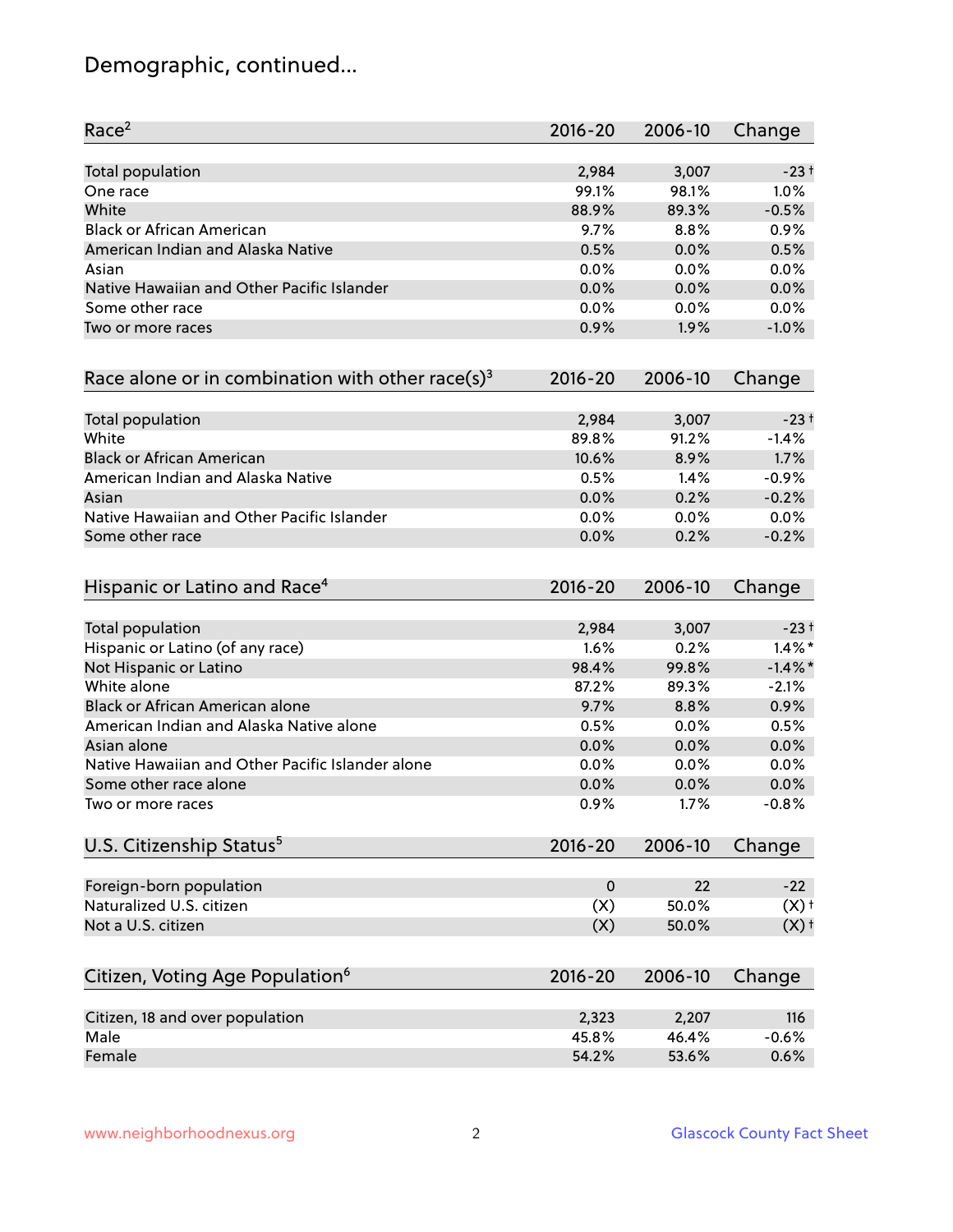#### Economic

| Income <sup>7</sup>                                 | $2016 - 20$ | 2006-10 | Change    |
|-----------------------------------------------------|-------------|---------|-----------|
|                                                     |             |         |           |
| All households                                      | 1,118       | 1,188   | $-70$     |
| Less than \$10,000                                  | 4.7%        | 10.9%   | $-6.1%$   |
| \$10,000 to \$14,999                                | 11.0%       | 8.1%    | 2.9%      |
| \$15,000 to \$24,999                                | 10.6%       | 16.9%   | $-6.4%$   |
| \$25,000 to \$34,999                                | 8.1%        | 10.0%   | $-1.9%$   |
| \$35,000 to \$49,999                                | 17.5%       | 19.7%   | $-2.2%$   |
| \$50,000 to \$74,999                                | 19.3%       | 17.7%   | 1.6%      |
| \$75,000 to \$99,999                                | 12.5%       | $9.0\%$ | 3.5%      |
| \$100,000 to \$149,999                              | 9.9%        | 7.2%    | 2.8%      |
| \$150,000 to \$199,999                              | 4.0%        | 0.4%    | $3.6\%$ * |
| \$200,000 or more                                   | 2.2%        | 0.2%    | $2.1\%$ * |
| Median household income (dollars)                   | 46,500      | 37,149  | $9,351*$  |
| Mean household income (dollars)                     | 61,966      | 44,263  | 17,703*   |
| With earnings                                       | 70.4%       | 77.9%   | $-7.6%$ * |
| Mean earnings (dollars)                             | 67,167      | 45,789  | 21,378 *  |
| <b>With Social Security</b>                         | 34.9%       | 27.4%   | 7.4%      |
| Mean Social Security income (dollars)               | 19,108      | 13,929  | 5,180     |
| With retirement income                              | 14.8%       | 14.4%   | 0.5%      |
| Mean retirement income (dollars)                    | 17,430      | 16,956  | 474       |
| With Supplemental Security Income                   | 9.6%        | 4.2%    | $5.4\%$ * |
| Mean Supplemental Security Income (dollars)         | 10,039      | 10,400  | $-361$    |
| With cash public assistance income                  | 0.6%        | 0.0%    | 0.6%      |
| Mean cash public assistance income (dollars)        | (X)         | (X)     | (X)       |
| With Food Stamp/SNAP benefits in the past 12 months | 15.3%       | 10.8%   | 4.5%      |
|                                                     |             |         |           |
| Families                                            | 727         | 883     | $-156*$   |
| Less than \$10,000                                  | 1.1%        | 5.3%    | $-4.2%$   |
| \$10,000 to \$14,999                                | 3.9%        | 2.6%    | 1.2%      |
| \$15,000 to \$24,999                                | 4.7%        | 13.5%   | $-8.8%$   |
| \$25,000 to \$34,999                                | 7.8%        | 12.2%   | $-4.4%$   |
| \$35,000 to \$49,999                                | 15.4%       | 23.9%   | $-8.5%$   |
| \$50,000 to \$74,999                                | 25.0%       | 21.2%   | 3.9%      |
| \$75,000 to \$99,999                                | 18.6%       | 10.9%   | $7.7\%$ * |
| \$100,000 to \$149,999                              | 13.9%       | 9.6%    | 4.3%      |
| \$150,000 to \$199,999                              | 6.2%        | 0.6%    | $5.6\%$ * |
| \$200,000 or more                                   | 3.4%        | 0.2%    | $3.2\%$ * |
| Median family income (dollars)                      | 67,793      | 46,283  | 21,510*   |
| Mean family income (dollars)                        | 79,977      | 52,392  | 27,585*   |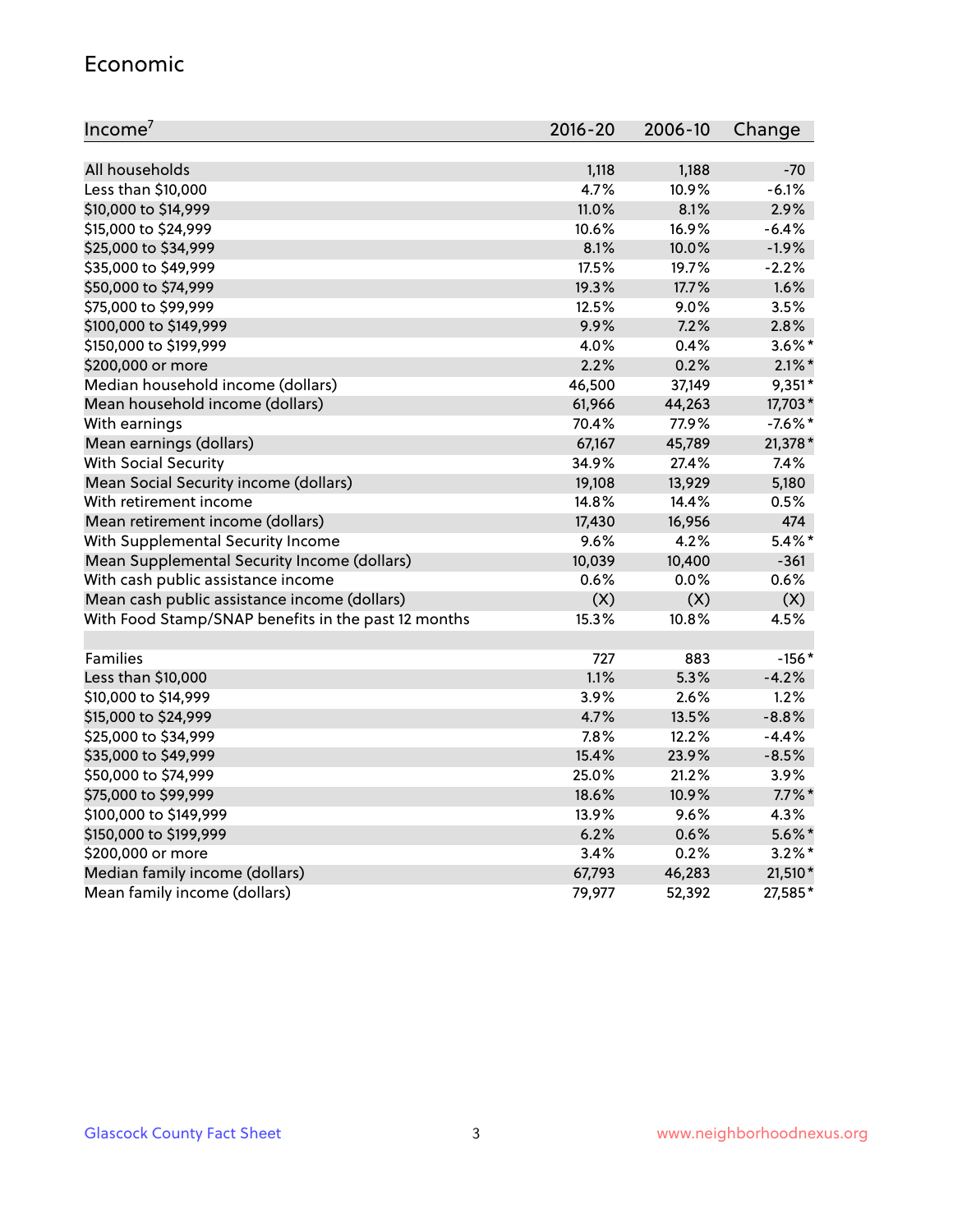### Economic, continued...

| Income, continued <sup>8</sup>                                        | $2016 - 20$ | 2006-10 | Change   |
|-----------------------------------------------------------------------|-------------|---------|----------|
|                                                                       |             |         |          |
| Nonfamily households                                                  | 391         | 305     | 86       |
| Median nonfamily income (dollars)                                     | 21,989      | 14,740  | 7,249*   |
| Mean nonfamily income (dollars)                                       | 27,860      | 18,380  | 9,480*   |
| Median earnings for workers (dollars)                                 | 32,301      | 25,793  | $6,508*$ |
| Median earnings for male full-time, year-round workers                | 52,708      | 37,957  | 14,751*  |
| (dollars)                                                             |             |         |          |
| Median earnings for female full-time, year-round workers<br>(dollars) | 31,611      | 26,953  | 4,658    |
| Per capita income (dollars)                                           | 24,258      | 16,844  | $7,414*$ |
|                                                                       |             |         |          |
| Families and People Below Poverty Level <sup>9</sup>                  | 2016-20     | 2006-10 | Change   |
|                                                                       |             |         |          |
| <b>All families</b>                                                   | 11.1%       | 13.0%   | $-1.9%$  |
| With related children under 18 years                                  | 14.1%       | 14.8%   | $-0.8%$  |
| With related children under 5 years only                              | 0.0%        | 10.0%   | $-10.0%$ |
| Married couple families                                               | 5.7%        | 11.7%   | $-6.0%$  |
| With related children under 18 years                                  | 3.1%        | 12.8%   | $-9.7%$  |
| With related children under 5 years only                              | 0.0%        | 10.0%   | $-10.0%$ |
| Families with female householder, no husband present                  | 34.2%       | 18.4%   | 15.8%    |
| With related children under 18 years                                  | 34.6%       | 21.3%   | 13.3%    |
| With related children under 5 years only                              | (X)         | (X)     | (X)      |
|                                                                       |             |         |          |
| All people                                                            | 18.1%       | 16.6%   | 1.4%     |
| Under 18 years                                                        | 28.4%       | 19.0%   | 9.4%     |
| Related children under 18 years                                       | 28.4%       | 19.0%   | 9.4%     |
| Related children under 5 years                                        | 65.3%       | 19.5%   | 45.7%    |
| Related children 5 to 17 years                                        | 23.9%       | 18.9%   | 5.1%     |
| 18 years and over                                                     | 15.0%       | 15.8%   | $-0.8%$  |
| 18 to 64 years                                                        | 15.5%       | 14.9%   | 0.6%     |
| 65 years and over                                                     | 13.2%       | 20.0%   | $-6.8%$  |
| People in families                                                    | 14.8%       | 14.3%   | 0.5%     |
| Unrelated individuals 15 years and over                               | 35.1%       | 33.3%   | 1.8%     |
|                                                                       |             |         |          |
| Non-Hispanic white people                                             | 19.2%       | 17.0%   | 2.2%     |
| Black or African-American people                                      | 10.3%       | 15.1%   | $-4.8%$  |
| Asian people                                                          | (X)         | (X)     | (X)      |
| Hispanic or Latino people                                             | 0.0%        | 0.0%    | 0.0%     |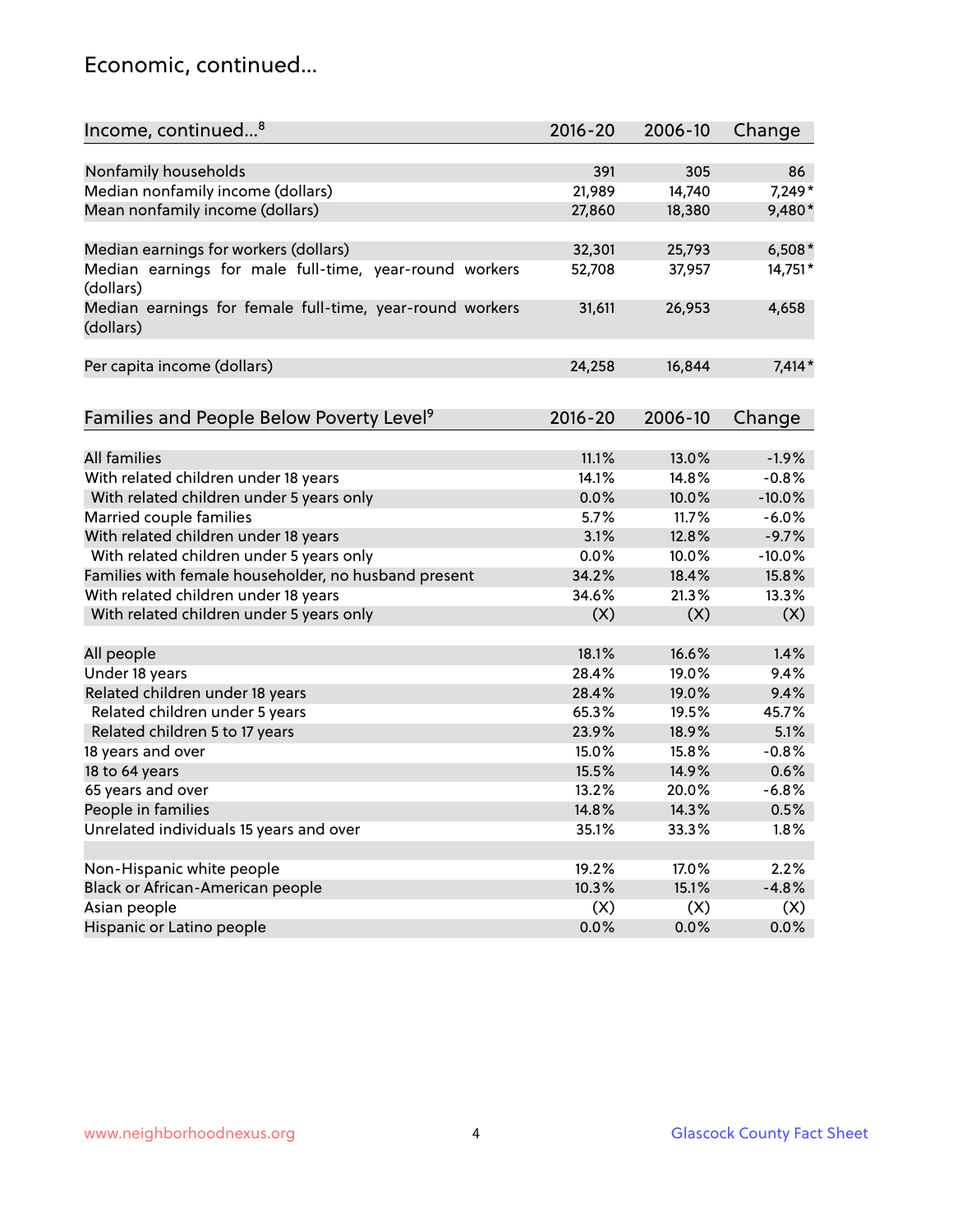# Employment

| Employment Status <sup>10</sup>                                                               | 2010        | 2020    | Change    |
|-----------------------------------------------------------------------------------------------|-------------|---------|-----------|
| In Labor Force                                                                                | 1,244       | 1,324   | 1,324     |
| <b>Unemployment Rate</b>                                                                      | 4.1%        | 11.0%   | $-6.9%$   |
| Industry <sup>11</sup>                                                                        | $2016 - 20$ | 2006-10 | Change    |
|                                                                                               |             |         |           |
| Civilian employed population 16 years and over                                                | 1,359       | 1,206   | 153       |
| Agriculture, forestry, fishing and hunting, and mining                                        | 3.9%        | 10.8%   | $-6.9%$ * |
| Construction                                                                                  | 10.4%       | 7.5%    | 3.0%      |
| Manufacturing                                                                                 | 22.4%       | 19.2%   | 3.2%      |
| Wholesale trade                                                                               | 1.9%        | 3.1%    | $-1.2%$   |
| Retail trade                                                                                  | 6.5%        | 7.2%    | $-0.7%$   |
| Transportation and warehousing, and utilities                                                 | 4.1%        | 10.0%   | $-5.8%$   |
| Information                                                                                   | 2.0%        | 0.8%    | 1.2%      |
| Finance and insurance, and real estate and rental and leasing                                 | 3.5%        | 3.1%    | 0.5%      |
| Professional, scientific, and management, and administrative<br>and waste management services | 4.3%        | 0.8%    | 3.4%      |
| Educational services, and health care and social assistance                                   | 21.0%       | 20.3%   | 0.7%      |
| Arts, entertainment, and recreation, and accommodation and<br>food services                   | 6.3%        | 4.9%    | 1.4%      |
| Other services, except public administration                                                  | 7.6%        | 4.8%    | 2.8%      |
| <b>Public administration</b>                                                                  | 6.0%        | 7.5%    | $-1.6%$   |
| Occupation <sup>12</sup>                                                                      | $2016 - 20$ | 2006-10 | Change    |
|                                                                                               |             |         |           |
| Civilian employed population 16 years and over                                                | 1,359       | 1,206   | 153       |
| Management, business, science, and arts occupations                                           | 24.4%       | 21.6%   | 2.8%      |
| Service occupations                                                                           | 14.9%       | 16.4%   | $-1.6%$   |
| Sales and office occupations                                                                  | 25.4%       | 18.7%   | $6.7%$ *  |
| and<br>Natural<br>resources,<br>construction,<br>maintenance<br>occupations                   | 14.0%       | 16.7%   | $-2.8%$   |
| Production, transportation, and material moving occupations                                   | 21.3%       | 26.5%   | $-5.2%$   |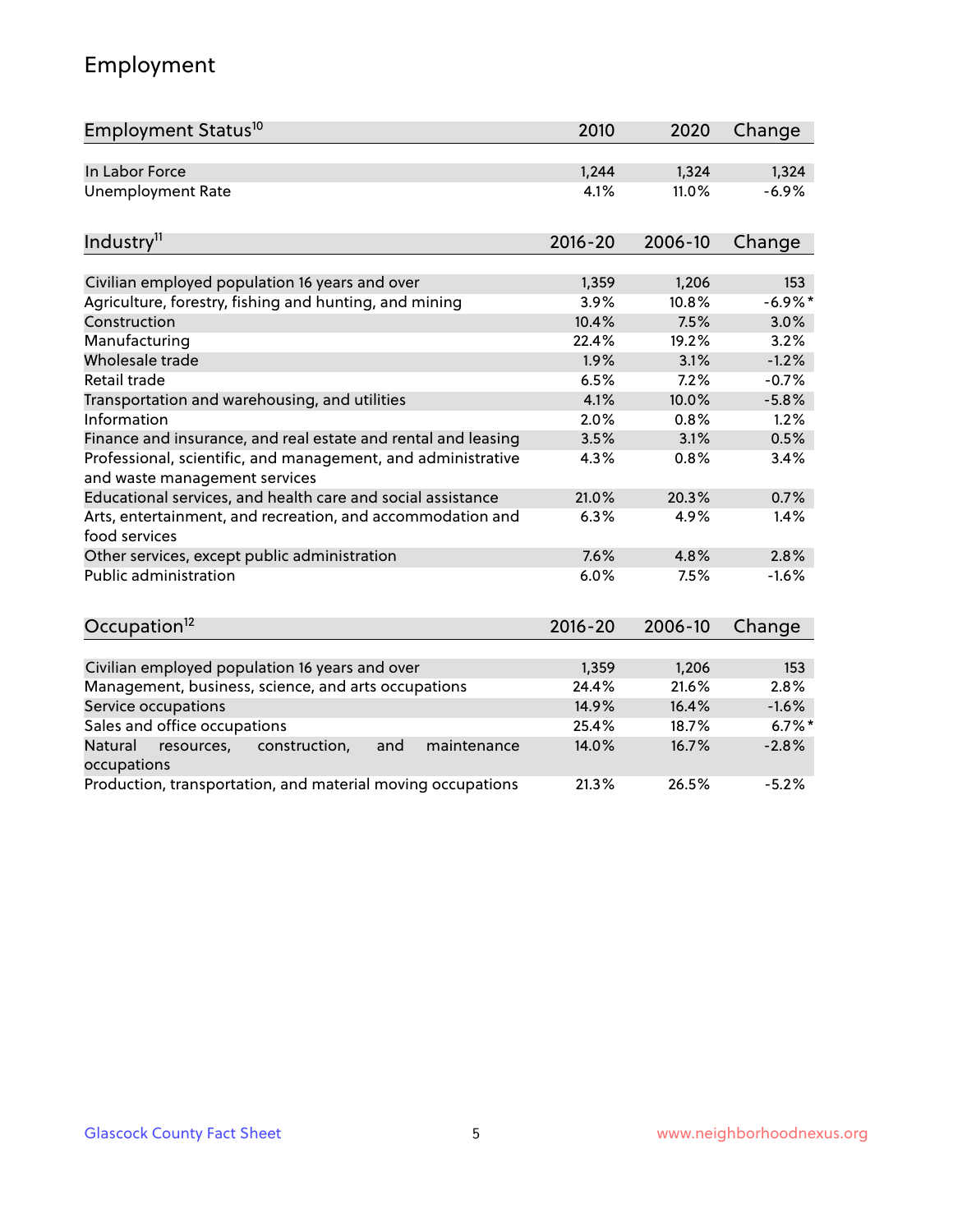# Employment, continued...

| Class of Worker <sup>13</sup>                               | $2016 - 20$ | 2006-10 | Change     |
|-------------------------------------------------------------|-------------|---------|------------|
| Civilian employed population 16 years and over              | 1,359       | 1,206   | 153        |
| Private wage and salary workers                             | 83.6%       | 77.2%   | 6.4%       |
| Government workers                                          | 14.3%       | 14.5%   | $-0.2%$    |
| Self-employed in own not incorporated business workers      | 2.1%        | 7.7%    | $-5.7\%$ * |
| Unpaid family workers                                       | 0.0%        | 0.6%    | $-0.6%$    |
| Job Flows <sup>14</sup>                                     | 2019        | 2010    | Change     |
|                                                             |             |         |            |
| Total Jobs in county                                        | 382         | 359     | 23         |
| Held by residents of county                                 | 54.5%       | 52.1%   | 2.4%       |
| Held by non-residents of county                             | 45.5%       | 47.9%   | $-2.4%$    |
| Jobs by Industry Sector <sup>15</sup>                       | 2019        | 2010    | Change     |
|                                                             |             |         |            |
| Total Jobs in county                                        | 382         | 359     | 23         |
| Goods Producing sectors                                     | 16.0%       | 12.3%   | 3.7%       |
| Trade, Transportation, and Utilities sectors                | 7.1%        | 5.0%    | 2.1%       |
| All Other Services sectors                                  | 77.0%       | 82.7%   | $-5.8%$    |
|                                                             |             |         |            |
| Total Jobs in county held by county residents               | 208         | 187     | 21         |
| <b>Goods Producing sectors</b>                              | 9.1%        | 12.3%   | $-3.2%$    |
| Trade, Transportation, and Utilities sectors                | 8.7%        | 4.8%    | 3.8%       |
| All Other Services sectors                                  | 82.2%       | 82.9%   | $-0.7%$    |
| Jobs by Earnings <sup>16</sup>                              | 2019        | 2010    | Change     |
|                                                             |             |         |            |
| Total Jobs in county                                        | 382         | 359     | 23         |
| Jobs with earnings \$1250/month or less                     | 36.9%       | 41.2%   | $-4.3%$    |
| Jobs with earnings \$1251/month to \$3333/month             | 38.7%       | 38.4%   | 0.3%       |
| Jobs with earnings greater than \$3333/month                | 24.3%       | 20.3%   | 4.0%       |
| Total Jobs in county held by county residents               | 208         | 187     | 21         |
| Jobs with earnings \$1250/month or less                     | 41.3%       | 44.4%   | $-3.0%$    |
| Jobs with earnings \$1251/month to \$3333/month             | 38.9%       | 36.4%   | $2.6\%$    |
| Jobs with earnings greater than \$3333/month                | 19.7%       | 19.3%   | 0.5%       |
|                                                             |             |         |            |
| Jobs by Age of Worker <sup>17</sup>                         | 2019        | 2010    | Change     |
|                                                             | 382         | 359     | 23         |
| Total Jobs in county<br>Jobs with workers age 29 or younger | 18.1%       | 8.4%    | 9.7%       |
|                                                             | 51.6%       | 63.5%   | $-11.9%$   |
| Jobs with workers age 30 to 54                              |             |         |            |
| Jobs with workers age 55 or older                           | 30.4%       | 28.1%   | 2.2%       |
| Total Jobs in county held by county residents               | 208         | 187     | 21         |
| Jobs with workers age 29 or younger                         | 20.2%       | 9.1%    | 11.1%      |
| Jobs with workers age 30 to 54                              | 46.6%       | 63.1%   | $-16.5%$   |
| Jobs with workers age 55 or older                           | 33.2%       | 27.8%   | 5.4%       |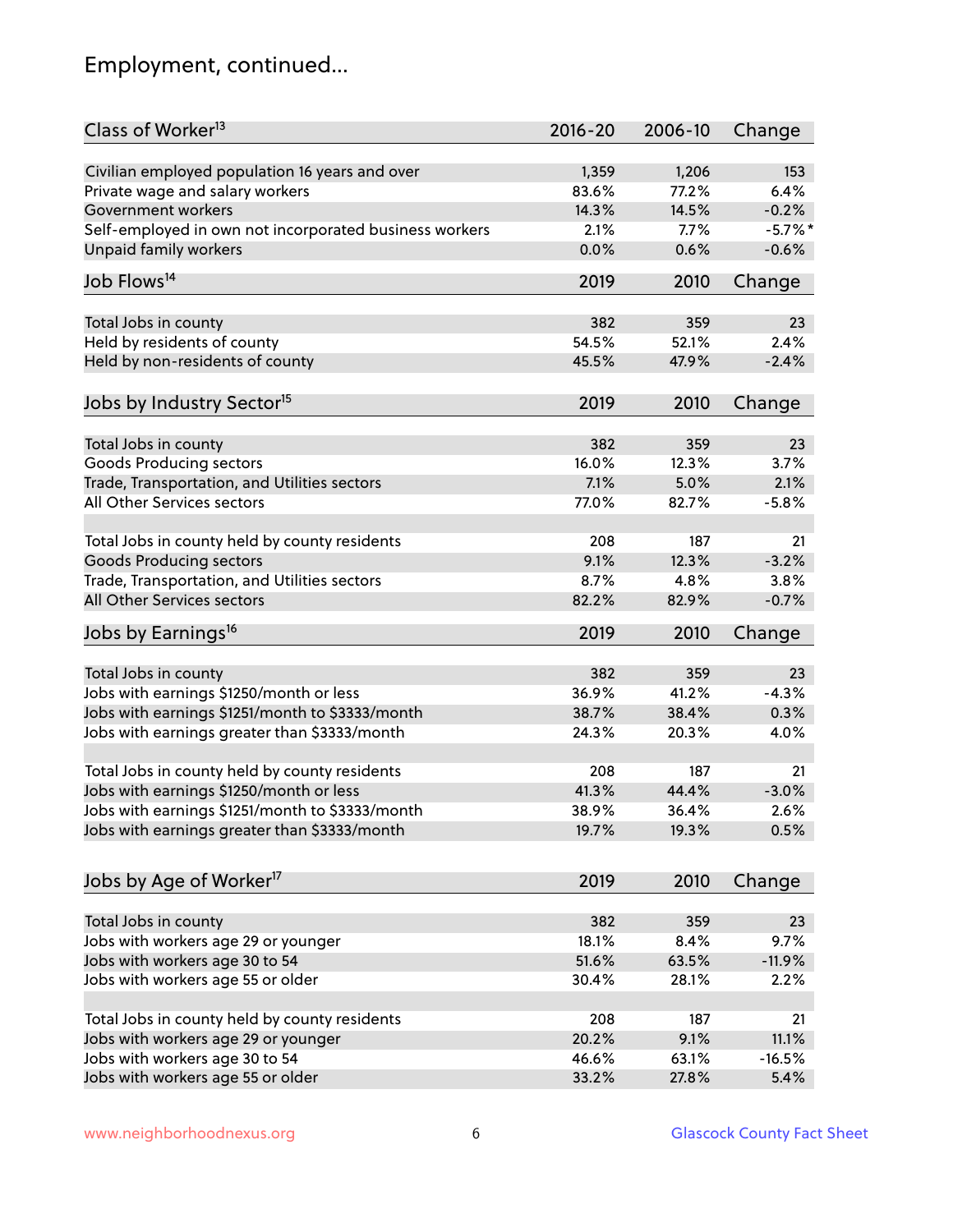#### Education

| Early Learning <sup>18</sup>                        |              |              | 2022         |
|-----------------------------------------------------|--------------|--------------|--------------|
| Licensed Capacity of Early Learning Centers         |              |              | 27           |
| Licenced capacity per 1,000 children ages 0-4       |              |              | 184.9        |
| School Enrollment <sup>19</sup>                     | 2022         | 2010         | Change       |
|                                                     |              |              |              |
| <b>Enrolled in Public School</b>                    | 585          | 651          | $-66$        |
| White<br><b>Black or African-American</b>           | 90.4%        | 92.0%        | $-1.6%$      |
|                                                     | 6.2%         | 6.6%         | $-0.5%$      |
| Asian<br><b>Native American</b>                     | 0.0%         | 0.0%         | 0.0%         |
| Pacific Islander                                    | 0.0%         | 0.0%         | 0.0%         |
| <b>Biracial or Multi-Racial</b>                     | 0.0%<br>3.2% | 0.0%<br>0.0% | 0.0%<br>3.2% |
|                                                     |              |              |              |
| Hispanic or Latino                                  | 0.2%         | 0.0%         | 0.2%         |
| Georgia Milestones: 3rd Grade Reading <sup>20</sup> |              |              | 2019         |
| <b>Number of Students Tested</b>                    |              |              | 37           |
| Proficient or Distinguished                         |              |              | 45.9%        |
|                                                     |              |              |              |
| Georgia Milestones: 8th Grade Math <sup>21</sup>    |              |              | 2019         |
| <b>Number of Students Tested</b>                    |              |              | 46           |
| Proficient or Distinguished                         |              |              | 52.2%        |
| Graduation Rates <sup>22</sup>                      | 2021         | 2012         | Change       |
|                                                     |              |              |              |
| Cohort                                              | 41           | 57           | $-16$        |
| <b>High School Graduation Rate</b>                  | 97.6%        | 82.5%        | 15.1%        |
| Educational Attainment <sup>23</sup>                | $2016 - 20$  | 2006-10      | Change       |
| Population 25 years and over                        | 2,041        | 2,033        | 8            |
| Less than 9th grade                                 | 8.5%         | 8.7%         | $-0.2%$      |
| 9th to 12th grade, no diploma                       | 15.4%        | 18.8%        | $-3.4%$      |
| High school graduate (includes equivalency)         | 37.7%        | 43.3%        | $-5.6%$      |
| Some college, no degree                             | 22.0%        | 12.8%        | $9.2\%$ *    |
|                                                     | 6.0%         | 5.9%         | 0.2%         |
| Associate's degree                                  |              |              |              |
| Bachelor's degree                                   | 9.1%         | 7.7%         | 1.4%         |
| Graduate or professional degree                     | 1.3%         | 2.9%         | $-1.6%$      |
| Percent high school graduate or higher              | 76.1%        | 72.5%        | 3.6%         |
| Percent bachelor's degree or higher                 | 10.3%        | 10.5%        | $-0.2%$      |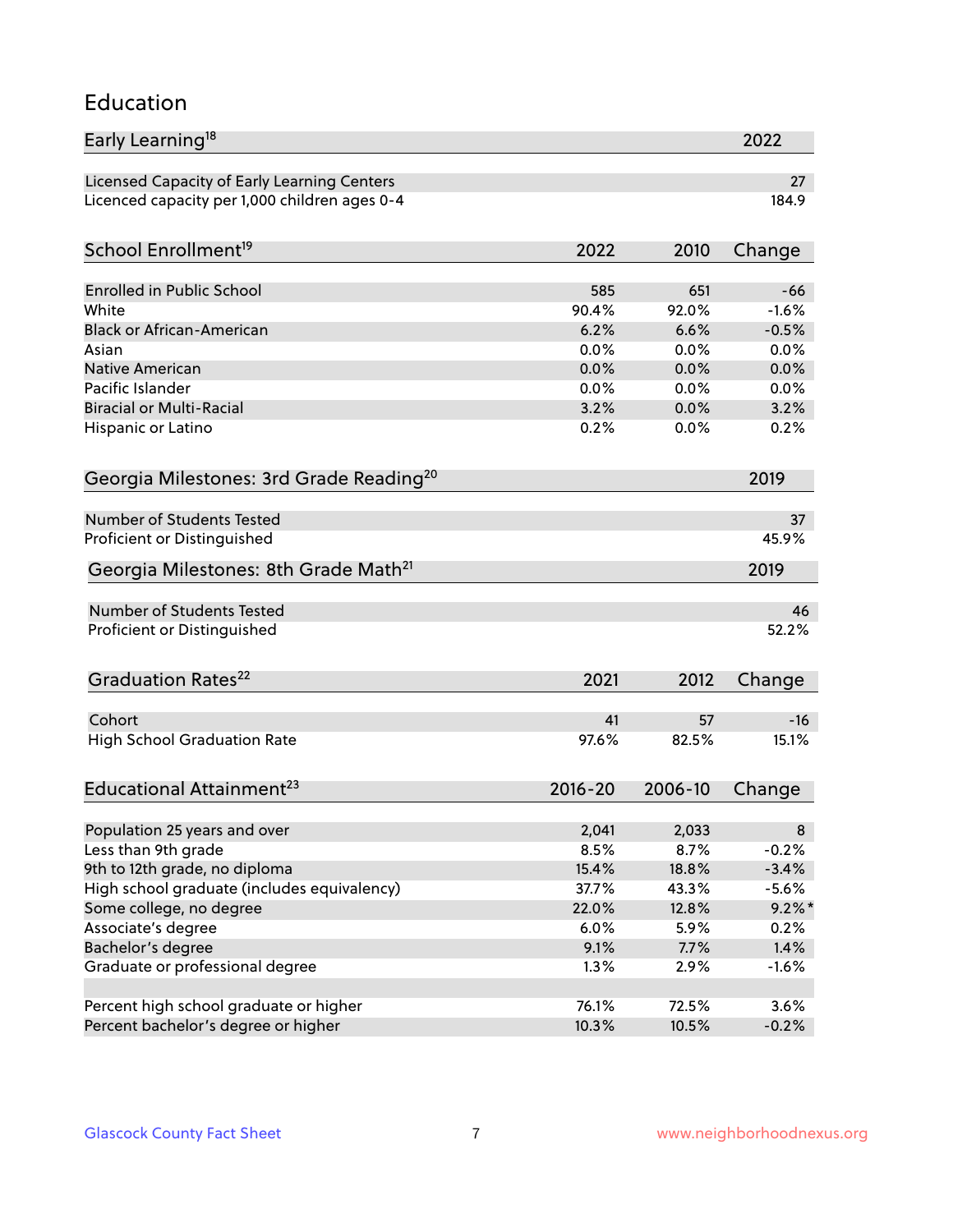### Housing

| Households by Type <sup>24</sup>                     | 2016-20     | 2006-10 | Change     |
|------------------------------------------------------|-------------|---------|------------|
|                                                      |             |         |            |
| <b>Total households</b>                              | 1,118       | 1,188   | -70        |
| Family households (families)                         | 65.0%       | 74.3%   | $-9.3%$    |
| With own children under 18 years                     | 24.4%       | 41.8%   | $-17.4%$   |
| Married-couple family                                | 48.8%       | 57.7%   | $-8.9\%$ * |
| With own children of the householder under 18 years  | 13.1%       | 31.0%   | $-17.9%$   |
| Male householder, no wife present, family            | 3.1%        | 0.6%    | $2.5%$ *   |
| With own children of the householder under 18 years  | 2.6%        | 0.0%    | 2.6%       |
| Female householder, no husband present, family       | 13.1%       | 16.0%   | $-2.9%$    |
| With own children of the householder under 18 years  | 8.8%        | 10.9%   | $-2.1%$    |
| Nonfamily households                                 | 35.0%       | 25.7%   | 9.3%       |
| Householder living alone                             | 31.4%       | 20.0%   | $11.4\%$ * |
| 65 years and over                                    | 14.4%       | 8.4%    | $6.0\%$ *  |
| Households with one or more people under 18 years    | 26.7%       | 47.1%   | $-20.4%$   |
| Households with one or more people 65 years and over | 31.4%       | 24.7%   | 6.7%       |
|                                                      |             |         |            |
| Average household size                               | 2.60        | 2.48    | 0.12       |
| Average family size                                  | 3.35        | 2.92    | 0.42       |
| Housing Occupancy <sup>25</sup>                      | $2016 - 20$ | 2006-10 | Change     |
|                                                      |             |         |            |
| Total housing units                                  | 1,533       | 1,460   | $73*$      |
| Occupied housing units                               | 72.9%       | 81.4%   | $-8.4%$    |
| Vacant housing units                                 | 27.1%       | 18.6%   | $8.4\%$ *  |
| Homeowner vacancy rate                               | 0.0         | 0.3     | $-0.3$     |
| Rental vacancy rate                                  | 1.3         | 5.4     | $-4.1$     |
| Units in Structure <sup>26</sup>                     | $2016 - 20$ | 2006-10 | Change     |
|                                                      |             |         | $73*$      |
| Total housing units                                  | 1,533       | 1,460   |            |
| 1-unit, detached                                     | 62.4%       | 55.5%   | 6.9%       |
| 1-unit, attached                                     | 0.0%        | 0.3%    | $-0.3%$    |
| 2 units                                              | 2.5%        | 2.2%    | 0.4%       |
| 3 or 4 units                                         | 0.0%        | 0.0%    | 0.0%       |
| 5 to 9 units                                         | 0.1%        | 0.3%    | $-0.2%$    |
| 10 to 19 units                                       | 0.7%        | 1.3%    | $-0.6%$    |
| 20 or more units                                     | 0.0%        | 0.0%    | 0.0%       |
| Mobile home                                          | 34.2%       | 40.3%   | $-6.0\%$   |
| Boat, RV, van, etc.                                  | 0.0%        | 0.0%    | 0.0%       |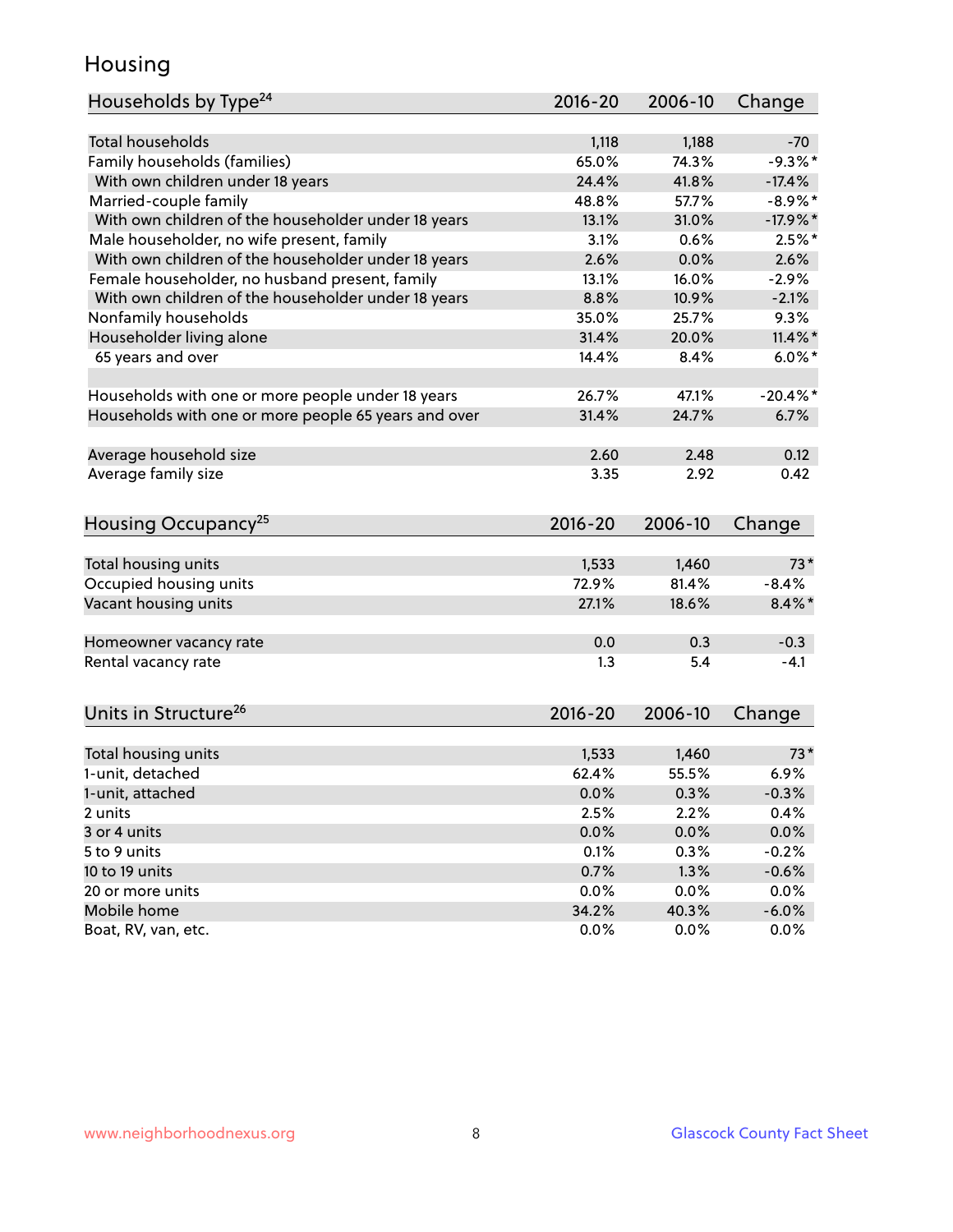# Housing, Continued...

| Year Structure Built <sup>27</sup>             | 2016-20      | 2006-10 | Change      |
|------------------------------------------------|--------------|---------|-------------|
| Total housing units                            | 1,533        | 1,460   | $73*$       |
| Built 2014 or later                            | 3.2%         | (X)     | (X)         |
| Built 2010 to 2013                             | 1.1%         | (X)     | (X)         |
| Built 2000 to 2009                             | 17.7%        | 9.1%    | $8.6\%$ *   |
| Built 1990 to 1999                             | 20.4%        | 28.1%   | $-7.7%$     |
| Built 1980 to 1989                             | 8.9%         | 19.5%   | $-10.6\%$ * |
| Built 1970 to 1979                             | 11.5%        | 12.7%   | $-1.2%$     |
| Built 1960 to 1969                             | 5.8%         | 8.2%    | $-2.3%$     |
| Built 1950 to 1959                             | 11.9%        | 8.6%    | 3.3%        |
| Built 1940 to 1949                             | 1.2%         | 4.0%    | $-2.7%$     |
| Built 1939 or earlier                          | 18.2%        | 9.9%    | $8.3\%$ *   |
|                                                |              |         |             |
| Housing Tenure <sup>28</sup>                   | $2016 - 20$  | 2006-10 | Change      |
| Occupied housing units                         | 1,118        | 1,188   | $-70$       |
| Owner-occupied                                 | 73.3%        | 71.9%   | 1.5%        |
| Renter-occupied                                | 26.7%        | 28.1%   | $-1.5%$     |
|                                                |              |         |             |
| Average household size of owner-occupied unit  | 2.42         | 2.55    | $-0.13$     |
| Average household size of renter-occupied unit | 3.09         | 2.29    | $0.80*$     |
| Residence 1 Year Ago <sup>29</sup>             | 2016-20      | 2006-10 | Change      |
|                                                |              |         |             |
| Population 1 year and over                     | 2,978        | 2,958   | 20          |
| Same house                                     | 93.8%        | 87.2%   | 6.6%        |
| Different house in the U.S.                    | 6.2%         | 12.4%   | $-6.3%$     |
| Same county                                    | 1.3%         | 5.9%    | $-4.6%$     |
| Different county                               | 4.9%         | 6.5%    | $-1.7%$     |
| Same state                                     | 4.0%         | 4.0%    | 0.0%        |
| Different state                                | 0.8%         | 2.5%    | $-1.7%$     |
| Abroad                                         | 0.0%         | 0.3%    | $-0.3%$     |
| Value of Housing Unit <sup>30</sup>            | 2016-20      | 2006-10 | Change      |
|                                                |              | 854     | $-34$       |
| Owner-occupied units<br>Less than \$50,000     | 820<br>21.2% | 36.5%   | $-15.3\%$ * |
|                                                |              |         |             |
| \$50,000 to \$99,999                           | 37.0%        | 25.3%   | $11.7\%$ *  |
| \$100,000 to \$149,999                         | 23.3%        | 21.0%   | 2.3%        |
| \$150,000 to \$199,999                         | 5.5%         | 10.7%   | $-5.2%$     |
| \$200,000 to \$299,999                         | 3.5%         | 5.3%    | $-1.7%$     |
| \$300,000 to \$499,999                         | 9.0%         | 0.6%    | 8.4%        |
| \$500,000 to \$999,999                         | 0.5%         | 0.7%    | $-0.2%$     |
| \$1,000,000 or more                            | 0.0%         | 0.0%    | $0.0\%$     |
| Median (dollars)                               | 82,600       | 69,500  | 13,100      |
| Mortgage Status <sup>31</sup>                  | $2016 - 20$  | 2006-10 | Change      |
| Owner-occupied units                           | 820          | 854     | $-34$       |
| Housing units with a mortgage                  | 41.0%        | 37.8%   | 3.2%        |
| Housing units without a mortgage               | 59.0%        | 62.2%   | $-3.2%$     |
|                                                |              |         |             |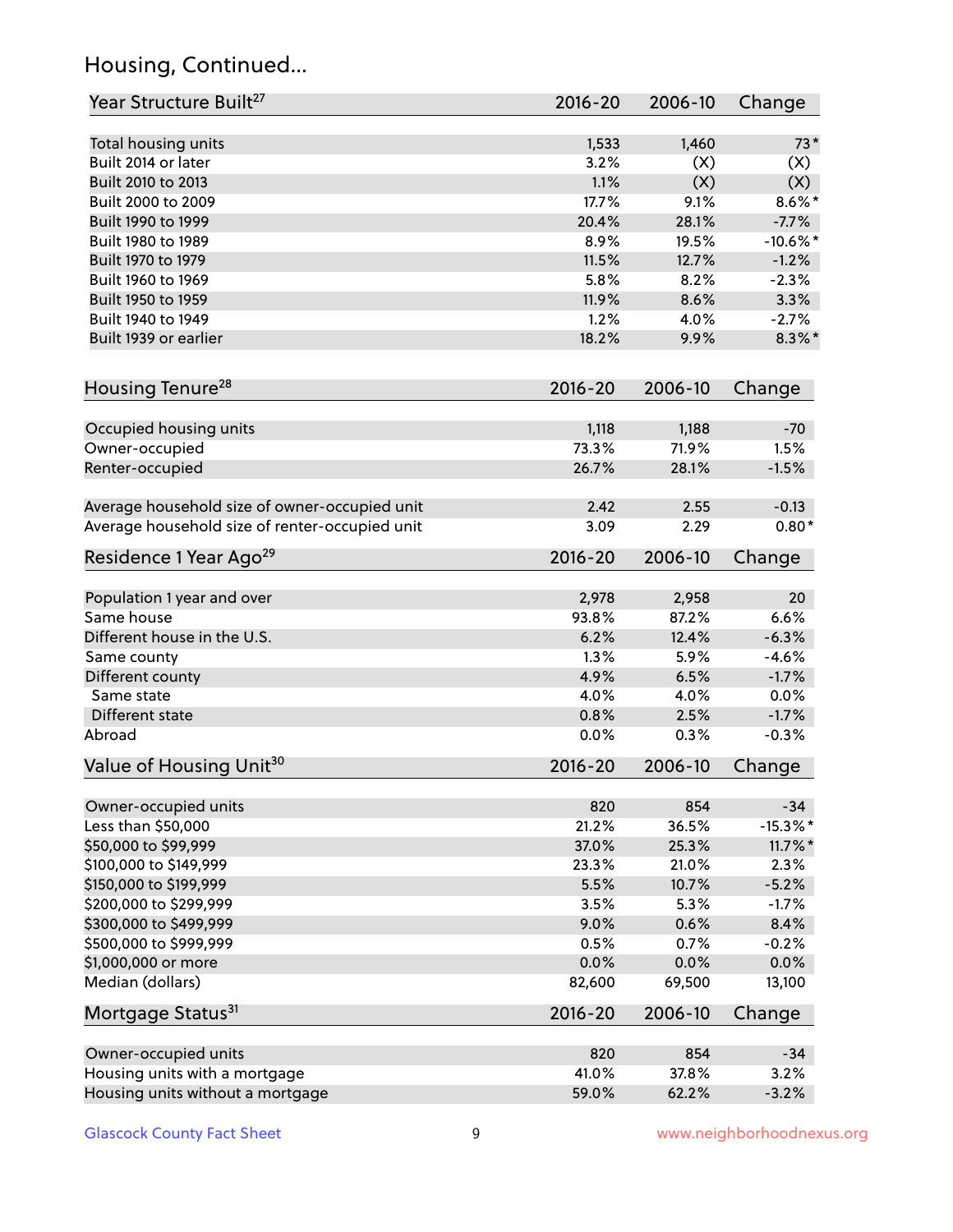# Housing, Continued...

| Selected Monthly Owner Costs <sup>32</sup>                                            | 2016-20                 | 2006-10 | Change      |
|---------------------------------------------------------------------------------------|-------------------------|---------|-------------|
| Housing units with a mortgage                                                         | 336                     | 323     | 13          |
| Less than \$300                                                                       | 0.0%                    | 0.9%    | $-0.9%$     |
| \$300 to \$499                                                                        | 2.7%                    | 3.4%    | $-0.7%$     |
| \$500 to \$999                                                                        | 22.9%                   | 51.7%   | $-28.8\%$ * |
| \$1,000 to \$1,499                                                                    | 52.4%                   | 38.1%   | 14.3%       |
| \$1,500 to \$1,999                                                                    | 22.0%                   | 1.5%    | 20.5%*      |
| \$2,000 to \$2,999                                                                    | 0.0%                    | 4.3%    | $-4.3%$     |
| \$3,000 or more                                                                       | 0.0%                    | 0.0%    | $0.0\%$     |
| Median (dollars)                                                                      | 1,209                   | 970     | $239*$      |
| Housing units without a mortgage                                                      | 484                     | 531     | $-47$       |
| Less than \$150                                                                       | 3.3%                    | 6.8%    | $-3.5%$     |
| \$150 to \$249                                                                        | 23.3%                   | 20.5%   | 2.8%        |
| \$250 to \$349                                                                        | 20.9%                   | 39.2%   | $-18.3\%$ * |
| \$350 to \$499                                                                        | 32.0%                   | 21.3%   | 10.7%       |
| \$500 to \$699                                                                        | 15.9%                   | 10.7%   | 5.2%        |
| \$700 or more                                                                         | 4.5%                    | 1.5%    | $3.0\%$ *   |
| Median (dollars)                                                                      | 357                     | 307     | $50*$       |
| Household Income <sup>33</sup>                                                        |                         |         |             |
| Housing units with a mortgage (excluding units where<br>SMOCAPI cannot be computed)   | 329                     | 323     | 6           |
| Less than 20.0 percent                                                                | 54.7%                   | 42.1%   | 12.6%       |
| 20.0 to 24.9 percent                                                                  | 20.7%                   | 5.6%    | 15.1%*      |
| 25.0 to 29.9 percent                                                                  | 0.0%                    | 15.5%   | $-15.5%$ *  |
| 30.0 to 34.9 percent                                                                  | 13.7%                   | 10.5%   | 3.2%        |
| 35.0 percent or more                                                                  | 10.9%                   | 26.3%   | $-15.4%$    |
| Not computed                                                                          | 7                       | 0       | 7           |
| Housing unit without a mortgage (excluding units where<br>SMOCAPI cannot be computed) | 482                     | 531     | $-49$       |
| Less than 10.0 percent                                                                | 38.8%                   | 49.0%   | $-10.2%$    |
| 10.0 to 14.9 percent                                                                  | 33.0%                   | 7.5%    | 25.5%*      |
| 15.0 to 19.9 percent                                                                  | 13.7%                   | 19.0%   | $-5.3%$     |
| 20.0 to 24.9 percent                                                                  | 4.6%                    | 8.1%    | $-3.5%$     |
| 25.0 to 29.9 percent                                                                  | 3.3%                    | 5.6%    | $-2.3%$     |
| 30.0 to 34.9 percent                                                                  | 1.2%                    | 0.8%    | 0.5%        |
| 35.0 percent or more                                                                  | 5.4%                    | 10.0%   | $-4.6%$     |
| Not computed                                                                          | $\overline{\mathbf{c}}$ | 0       | $2^{\circ}$ |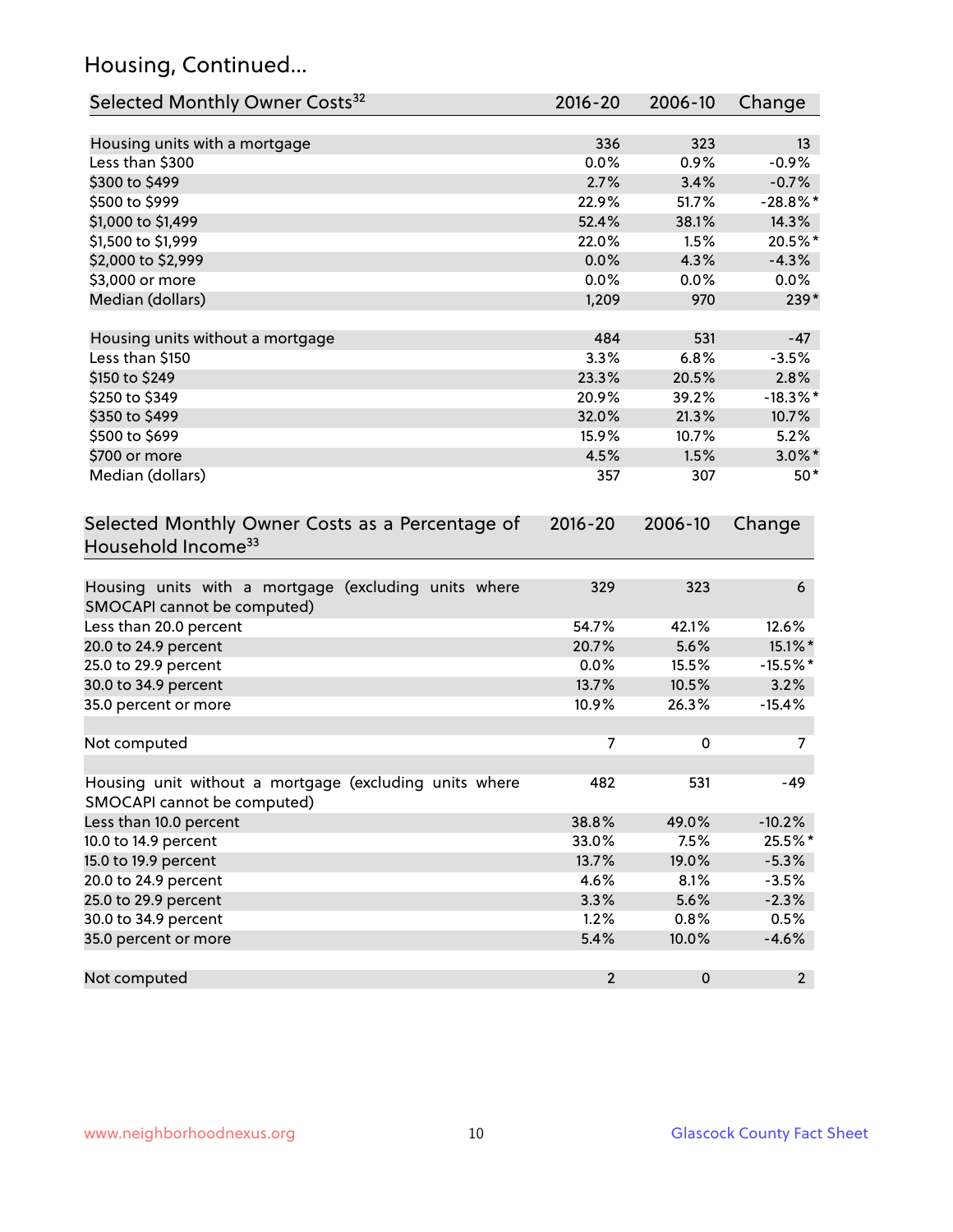# Housing, Continued...

| Gross Rent <sup>34</sup>                                                                  | $2016 - 20$ | 2006-10 | Change   |
|-------------------------------------------------------------------------------------------|-------------|---------|----------|
|                                                                                           |             |         |          |
| Occupied units paying rent                                                                | 251         | 267     | $-16$    |
| Less than \$200                                                                           | $1.6\%$     | 5.6%    | $-4.0%$  |
| \$200 to \$499                                                                            | 25.5%       | 37.8%   | $-12.3%$ |
| \$500 to \$749                                                                            | 41.4%       | 29.6%   | 11.8%    |
| \$750 to \$999                                                                            | 30.7%       | 27.0%   | 3.7%     |
| \$1,000 to \$1,499                                                                        | 0.8%        | $0.0\%$ | 0.8%     |
| \$1,500 to \$1,999                                                                        | 0.0%        | 0.0%    | 0.0%     |
| \$2,000 or more                                                                           | $0.0\%$     | $0.0\%$ | $0.0\%$  |
| Median (dollars)                                                                          | 628         | 549     | 79       |
|                                                                                           |             |         |          |
| No rent paid                                                                              | 47          | 67      | $-20$    |
|                                                                                           |             |         |          |
| Gross Rent as a Percentage of Household Income <sup>35</sup>                              | $2016 - 20$ | 2006-10 | Change   |
|                                                                                           |             |         |          |
| Occupied units paying rent (excluding units where GRAPI<br>الأامتية المستحمين متماسم مرمر | 251         | 262     | $-11$    |

| cannot be computed)    |       |       |          |
|------------------------|-------|-------|----------|
| Less than 15.0 percent | 17.5% | 16.4% | $1.1\%$  |
| 15.0 to 19.9 percent   | 17.5% | 7.3%  | 10.3%    |
| 20.0 to 24.9 percent   | 10.0% | 10.3% | $-0.3%$  |
| 25.0 to 29.9 percent   | 8.8%  | 3.4%  | 5.3%     |
| 30.0 to 34.9 percent   | 2.8%  | 15.3% | $-12.5%$ |
| 35.0 percent or more   | 43.4% | 47.3% | $-3.9%$  |
|                        |       |       |          |
| Not computed           | 47    | 72    | $-25$    |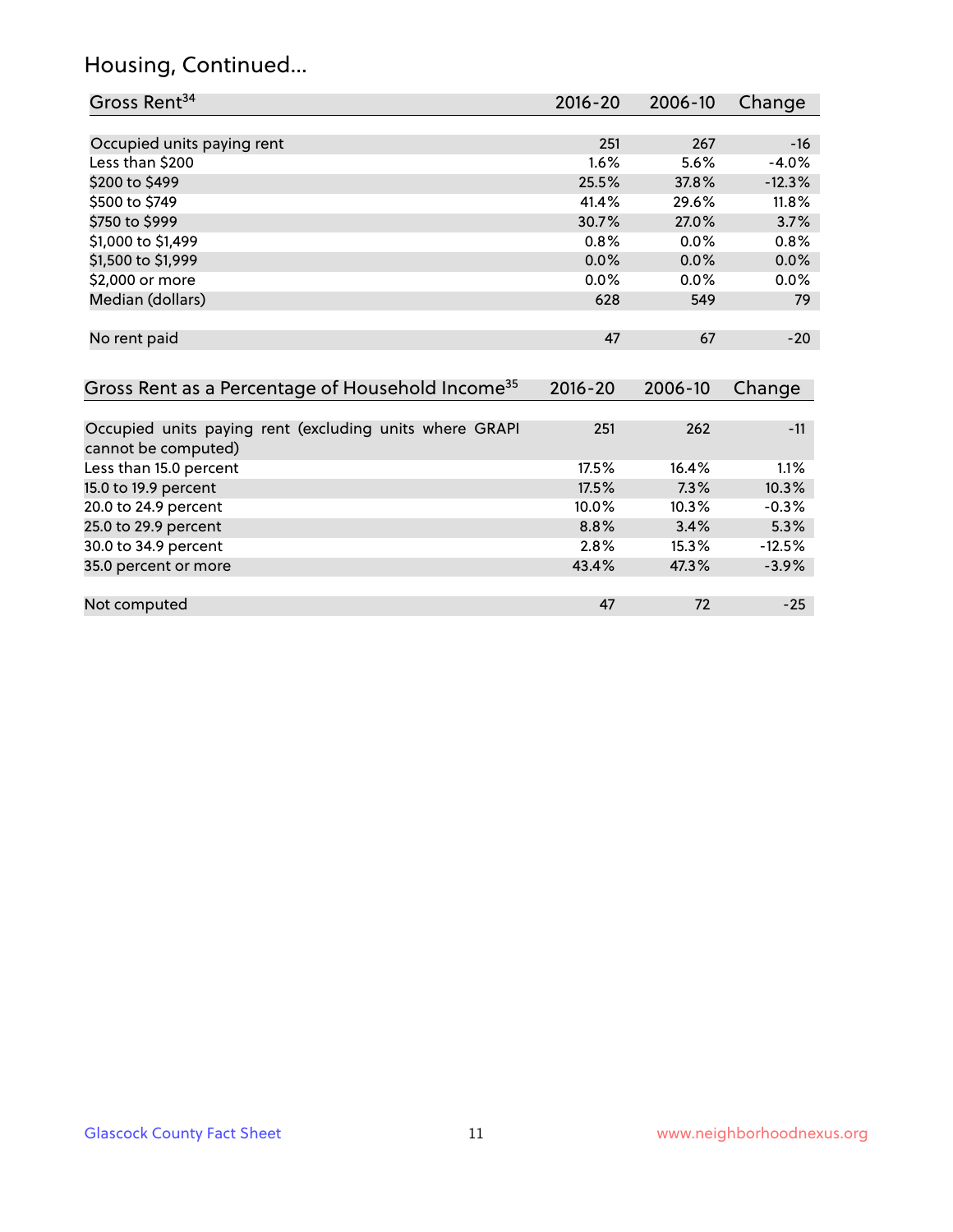# Community Involvement

| Voter Registration and Turnout <sup>36</sup> | 2020  |
|----------------------------------------------|-------|
|                                              |       |
| Active registered voters                     | 2,016 |
| Number voted in Presidential election        | 1.562 |
| Percent voted in Presidential election       | 77.5% |

# Transportation

| Commuting to Work <sup>37</sup>           | 2016-20     | 2006-10 | Change    |
|-------------------------------------------|-------------|---------|-----------|
|                                           |             |         |           |
| Workers 16 years and over                 | 1,338       | 1,180   | 158       |
| Car, truck, or van - drove alone          | 93.4%       | 80.9%   | 12.5%*    |
| Car, truck, or van - carpooled            | 5.8%        | 14.6%   | $-8.8%$   |
| Public transportation (excluding taxicab) | $0.0\%$     | 0.3%    | $-0.3%$   |
| Walked                                    | 0.2%        | 0.4%    | $-0.2%$   |
| Other means                               | 0.2%        | 1.4%    | $-1.2%$   |
| Worked at home                            | 0.4%        | 2.3%    | $-1.9%$   |
|                                           |             |         |           |
| Mean travel time to work (minutes)        | 33.5        | 32.4    | 1.1       |
|                                           |             |         |           |
| Vehicles Available <sup>38</sup>          | $2016 - 20$ | 2006-10 | Change    |
|                                           |             |         |           |
| Occupied housing units                    | 1,118       | 1,188   | $-70$     |
| No vehicles available                     | 10.7%       | 3.6%    | $7.1\%$ * |
| 1 vehicle available                       | 20.9%       | 27.2%   | $-6.3%$   |
| 2 vehicles available                      | 37.6%       | 37.5%   | $0.0\%$   |
| 3 or more vehicles available              | 30.8%       | 31.6%   | $-0.9\%$  |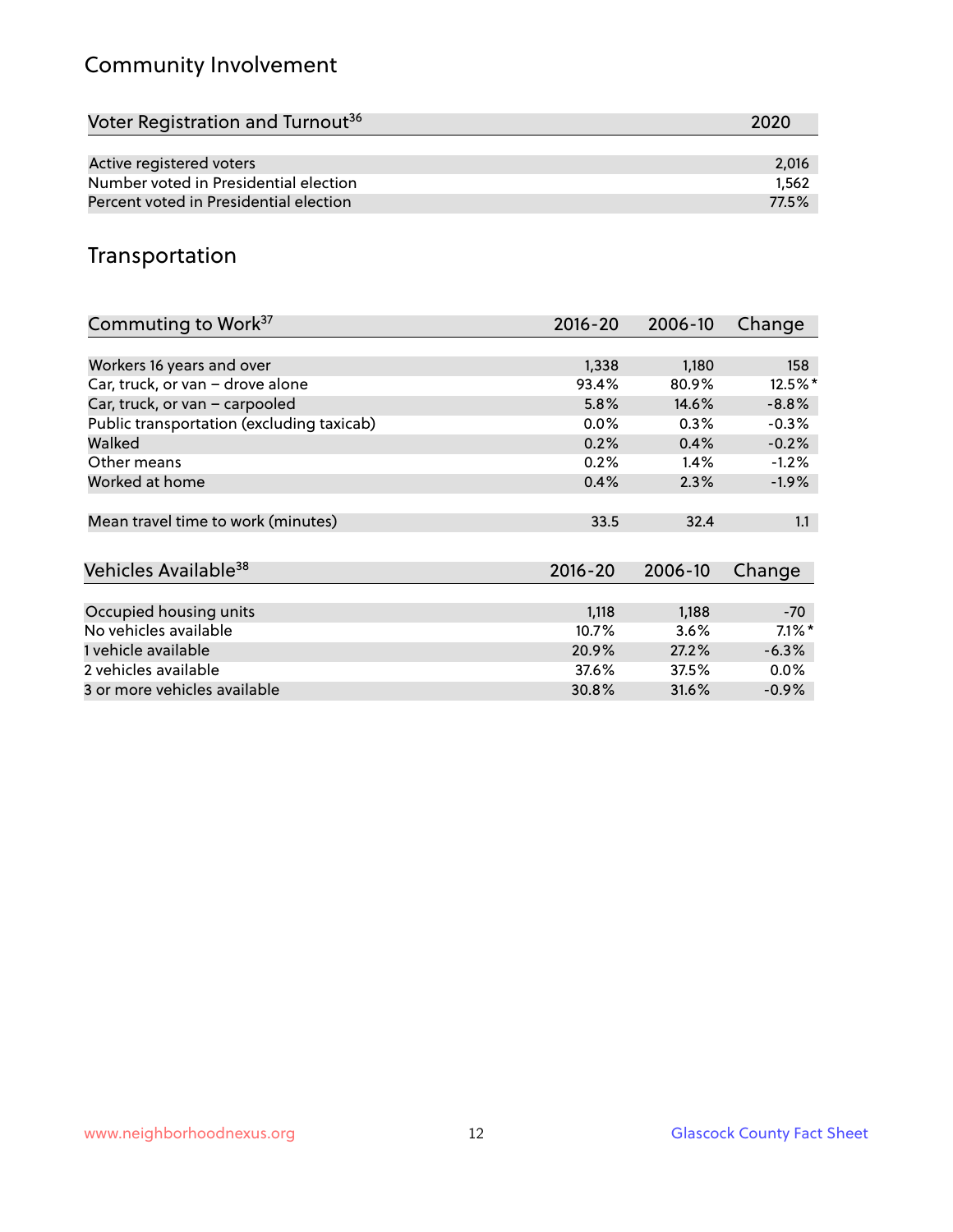#### Health

| Health Insurance coverage <sup>39</sup> | 2016-20 |
|-----------------------------------------|---------|
|-----------------------------------------|---------|

| Civilian Noninstitutionalized Population                | 2,906 |
|---------------------------------------------------------|-------|
| With health insurance coverage                          | 93.0% |
| With private health insurance coverage                  | 57.2% |
| With public health coverage                             | 45.1% |
| No health insurance coverage                            | 7.0%  |
| Civilian Noninstitutionalized Population Under 19 years | 729   |
| No health insurance coverage                            | 0.3%  |
| Civilian Noninstitutionalized Population 19 to 64 years | 1,722 |
| In labor force:                                         | 1,250 |
| Employed:                                               | 1,237 |
| With health insurance coverage                          | 91.6% |
| With private health insurance coverage                  | 0.0%  |
| With public coverage                                    | 12.0% |
| No health insurance coverage                            | 8.4%  |
| Unemployed:                                             | 13    |
| With health insurance coverage                          | 76.9% |
| With private health insurance coverage                  | 0.0%  |
| With public coverage                                    | 76.9% |
| No health insurance coverage                            | 23.1% |
| Not in labor force:                                     | 472   |
| With health insurance coverage                          | 80.3% |
| With private health insurance coverage                  | 21.4% |
| With public coverage                                    | 64.8% |
| No health insurance coverage                            | 19.7% |

| <b>Health Factors</b> | <b>Most Recent</b> |
|-----------------------|--------------------|
|                       |                    |

| Premature Death (YPLL before age 75 per 100,000 population, age-adjusted) <sup>40</sup> | 12,142.9 |
|-----------------------------------------------------------------------------------------|----------|
| Average number of Physically Unhealthy Days <sup>41</sup>                               | 5.1      |
| Average number of Mentally Unhealthy Days <sup>42</sup>                                 | 5.9      |
| Low Birthweight Births <sup>43</sup>                                                    | 7.8%     |
| Diabetes Prevalence <sup>44</sup>                                                       | $11.7\%$ |
| HIV Prevalence (per 100,000 population) <sup>45</sup>                                   | 275.5    |
| Rate, Deduplicated ER Visits for Asthma, Ages 0-17 <sup>46</sup>                        | 943.4    |